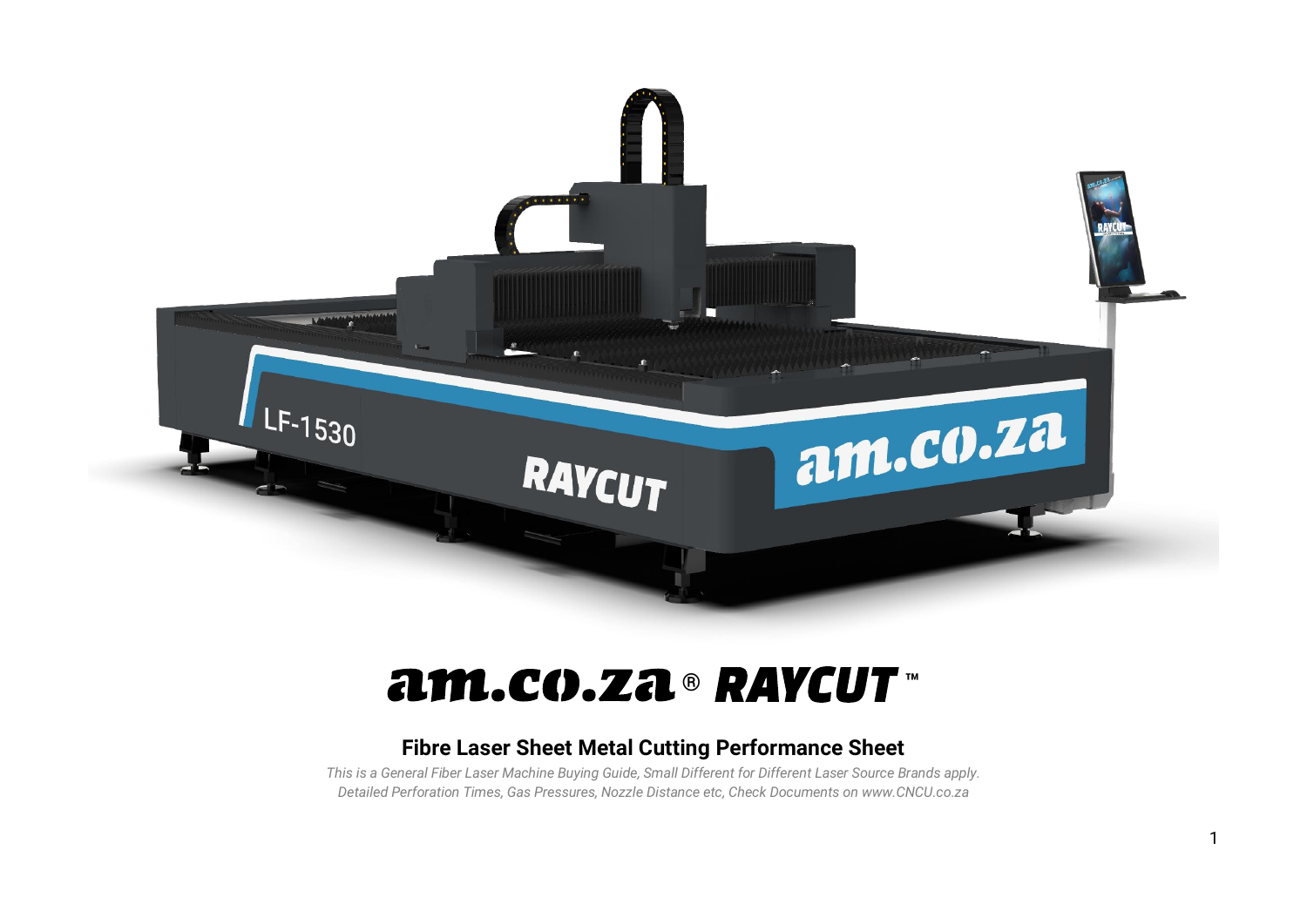### Cutting Speed Sheet

| <b>FIBRE LASER WATTAGE</b>          |                  | 500W                             | <b>1000W</b> | <b>1500W</b> | <b>2000W</b> | 3000W       | 4000W       | 6000W        | 8000W        | 10000W      | 12000W      |
|-------------------------------------|------------------|----------------------------------|--------------|--------------|--------------|-------------|-------------|--------------|--------------|-------------|-------------|
| <b>MATERIAL</b><br><b>Thickness</b> |                  | <b>Cutting Speed (Metre/Min)</b> |              |              |              |             |             |              |              |             |             |
|                                     | 1 <sub>mm</sub>  | $7.0 - 8.0$                      | $9.0 - 10$   | $8 - 10$     | $8.0 - 10$   | $8.0 - 10$  | $8 - 10$    | $8 - 10$     | $8 - 10$     | $9 - 11$    | $9 - 11$    |
|                                     | $2 \, \text{mm}$ | $3.5 - 4.5$                      | $4.5 - 5.5$  | $4.8 - 5.5$  | $5.0 - 6.5$  | $5.0 - 6.5$ | $5 - 6$     | $5 - 6$      | $5 - 7.5$    | $5 - 7.5$   | $5 - 7.5$   |
|                                     | 3 mm             | $2 - 3.0$                        | $3.0 - 3.5$  | $3.3 - 3.7$  | $3.8 - 4.8$  | $4.0 - 5.0$ | $4.0 - 4.5$ | $3.5 - 4.5$  | $3.5 - 5$    | $3.5 - 5.5$ | $3.5 - 5.5$ |
|                                     | 4 mm             | $1.3 - 1.5$                      | $2.0 - 2.4$  | $2.4 - 2.8$  | $2.8 - 3.5$  | $3.5 - 4.2$ | $3.2 - 3.8$ | $3.2 - 3.8$  | $3.0 - 4.5$  | $3.5 - 5$   | $3.5 - 5$   |
|                                     | 5 mm             | $0.9 - 1.1$                      | $1.6 - 1.8$  | $2.0 - 2.5$  | $2.5 - 3.0$  | $2.6 - 3.5$ | $3.0 - 3.6$ | $3.0 - 3.6$  | $3.0 - 4.2$  | $3.3 - 4.0$ | $3.3 - 4.8$ |
|                                     | 6 mm             | $0.6 - 0.8$                      | $1.4 - 1.6$  | $1.5 - 2.0$  | $1.8 - 2.6$  | $2.5 - 3.2$ | $2.5 - 3.0$ | $4.2 - 5.0$  | $2.6 - 3.7$  | $3.0 - 4.0$ | $3.0 - 4.2$ |
|                                     | 8 mm             | $0.3 - 0.7$                      | $0.9 - 1.1$  | $1.0 - 1.4$  | $1.2 - 1.8$  | $1.8 - 2.6$ | $2.3 - 2.7$ | $3.5 - 4.2$  | $2.3 - 3.5$  | $2.5 - 3.5$ | $2.5 - 3.5$ |
| <b>MILD STEEL</b>                   | <b>10 mm</b>     | $0.2 - 0.3$                      | $0.7 - 0.8$  | $0.8 - 1.1$  | $1.1 - 1.3$  | $1.4 - 2.0$ | $2 - 2.4$   | $2.2 - 2.8$  | $2 - 2.5$    | $2.0 - 2.7$ | $2.2 - 2.7$ |
|                                     | <b>12 mm</b>     |                                  | $0.5 - 0.65$ | $0.6 - 0.8$  | $0.9 - 1.2$  | $1.2 - 1.6$ | $1.2 - 1.6$ | $1.8 - 2.3$  | $1.2 - 2.1$  | $1.2 - 2.1$ | $1.2 - 2.1$ |
|                                     | <b>14 mm</b>     |                                  |              | $0.5 - 0.7$  | $0.7 - 0.8$  | $0.9 - 1.2$ | $0.9 - 1.2$ | $1.2 - 1.8$  | $1.2 - 1.9$  | $1.7 - 1.9$ | $1.7 - 1.9$ |
|                                     | <b>16 mm</b>     |                                  |              |              | $0.6 - 0.7$  | $0.8 - 1.0$ | $0.8 - 1.0$ | $0.8 - 1.3$  | $0.8 - 1.5$  | $1.1 - 1.7$ | $1.2 - 1.7$ |
|                                     | <b>18 mm</b>     |                                  |              |              | $0.4 - 0.6$  | $0.6 - 0.8$ | $0.6 - 0.9$ | $0.6 - 0.9$  | $0.8 - 1.5$  | $0.8 - 1.6$ | $1.0 - 1.8$ |
|                                     | <b>20 mm</b>     |                                  |              |              |              | $0.5 - 0.8$ | $0.5 - 0.8$ | $0.5 - 0.8$  | $0.6 - 1.3$  | $0.6 - 1.4$ | $0.6 - 1.5$ |
|                                     | <b>22 mm</b>     |                                  |              |              |              | $0.5 - 0.7$ | $0.4 - 0.8$ | $0.4 - 0.8$  | $0.5 - 0.8$  | $0.6 - 1.4$ | $0.5 - 1.5$ |
|                                     | <b>25 mm</b>     |                                  |              |              |              |             | $0.3 - 0.4$ | $0.3 - 0.55$ | $0.3 - 0.7$  | $0.5 - 1.0$ | $0.5 - 1.1$ |
|                                     | 1 <sub>mm</sub>  | $8.0 - 12$                       | $12 - 15$    | $18 - 20$    | $22 - 30$    | $30 - 40$   | $32 - 45$   | $42 - 52$    | $50 - 65$    | $60 - 72$   | $60 - 80$   |
|                                     | 2 <sub>mm</sub>  | $2.5 - 2.8$                      | $4.5 - 5.5$  | $5.5 - 7.0$  | $9.0 - 11$   | $17 - 24$   | $20 - 28$   | $20 - 33$    | $30 - 40$    | $35 - 45$   | $40 - 66$   |
|                                     | 3 mm             | $0.7 - 1.1$                      | $1.8 - 2.0$  | $2.0 - 2.8$  | $4.0 - 6.5$  | $8.0 - 10$  | $12 - 15$   | $15 - 22$    | $18 - 27$    | $20 - 30$   | $35 - 45$   |
|                                     | 4 mm             | $0.6 - 0.7$                      | $1.2 - 1.3$  | $1.4 - 1.8$  | $3.0 - 4.2$  | $4.5 - 6.0$ | $7.0 - 8.0$ | $10 - 15$    | $12 - 16$    | $15 - 22$   | $20 - 32$   |
| <b>STAINLESS STEEL</b>              | 5 mm             |                                  | $0.6 - 0.7$  | $0.7 - 1.1$  | $1.8 - 2.5$  | $3.0 - 4.0$ | $4 - 5.5$   | $8.0 - 12$   | $10 - 15$    | $10 - 18$   | $18 - 25$   |
| (e.g., 3CR12)                       | 6 mm             |                                  | $0.5 - 0.6$  | $0.6 - 0.8$  | $1.3 - 1.6$  | $2.0 - 3.5$ | $2.5 - 4.0$ | $6.8 - 8.0$  | $6.0 - 10.0$ | $8 - 12$    | $12 - 15$   |
|                                     | 8 mm             |                                  |              | $0.3 - 0.5$  | $0.6 - 1.0$  | $1.5 - 1.7$ | $1.2 - 2.0$ | $3.0 - 4.0$  | $3.5 - 5.0$  | $5.0 - 7.5$ | $8 - 12$    |
| <b>GALVANIZED STEEL</b>             | <b>10 mm</b>     |                                  |              |              | $0.4 - 0.5$  | $0.5 - 0.8$ | $0.8 - 1.2$ | $2.0 - 2.5$  | $2.0 - 2.7$  | $3.0 - 7.0$ | $6.0 - 8.0$ |
|                                     | <b>12 mm</b>     |                                  |              |              |              | $0.4 - 0.6$ | $0.5 - 0.8$ | $0.8 - 1.5$  | $1.2 - 2.0$  | $2.5 - 3.9$ | $4.0 - 5.5$ |
|                                     | <b>14 mm</b>     |                                  |              |              |              |             | $0.4 - 0.6$ | $0.6 - 0.8$  | $1.2 - 1.8$  | $1.8 - 2.8$ | $3.0 - 5.0$ |
|                                     | <b>16 mm</b>     |                                  |              |              |              |             |             | $0.5 - 0.8$  | $1.0 - 1.6$  | $1.7 - 2.3$ | $2.2 - 2.8$ |
|                                     | <b>18 mm</b>     |                                  |              |              |              |             |             | $0.4 - 0.6$  | $0.8 - 1.2$  | $1.2 - 1.8$ | $1.2 - 2.0$ |
|                                     | <b>20 mm</b>     |                                  |              |              |              |             |             | $0.3 - 0.5$  | $0.4 - 0.7$  | $0.9 - 1.5$ | $1.0 - 1.6$ |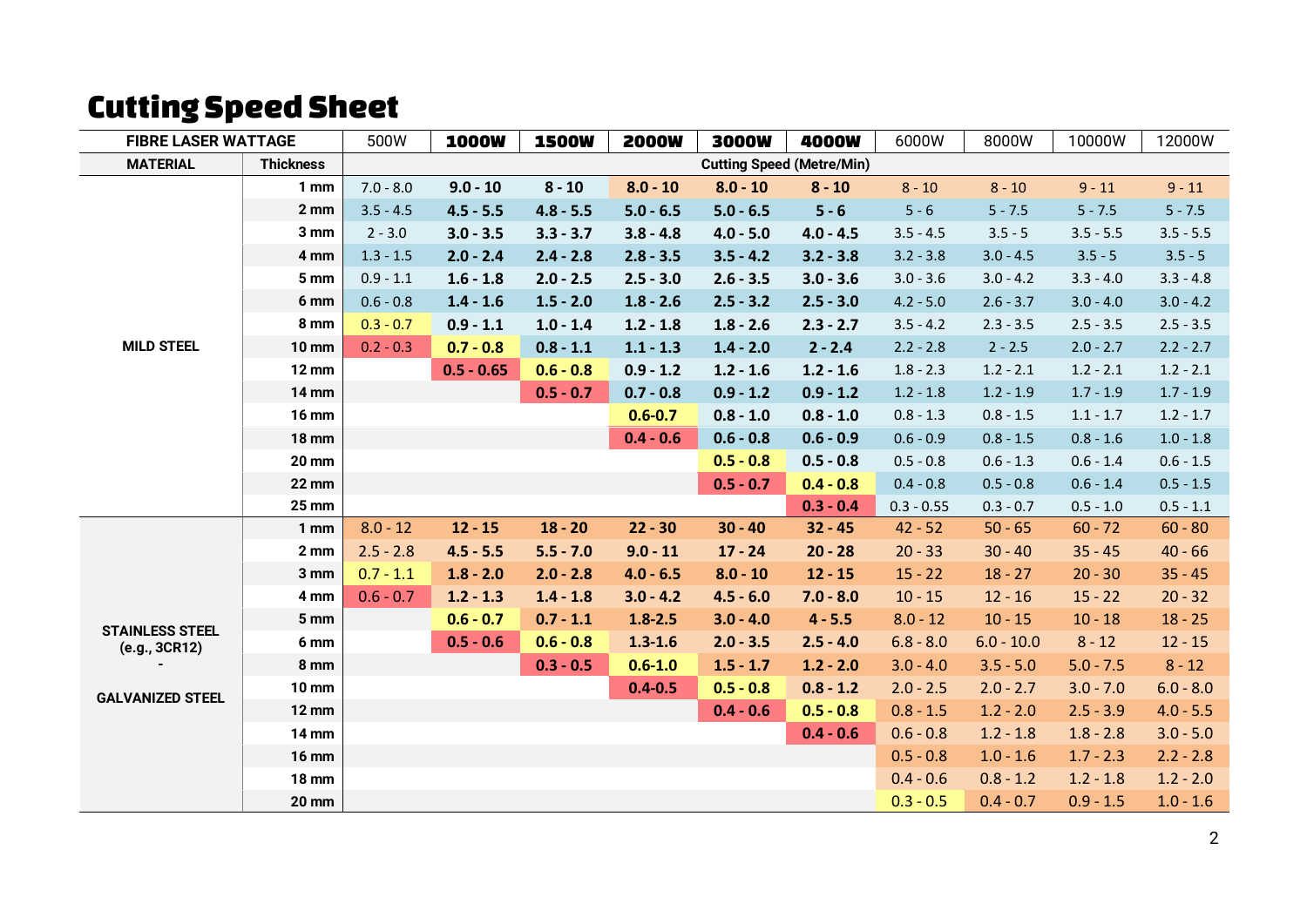| <b>FIBRE LASER WATTAGE</b> |                 | 500 <sub>w</sub>                                                                                        | <b>1000W</b> | <b>1500W</b>                              | <b>2000W</b> | <b>3000W</b> | 4000W       | 6000W       | 8000W       | 10000W      | 12000W      |
|----------------------------|-----------------|---------------------------------------------------------------------------------------------------------|--------------|-------------------------------------------|--------------|--------------|-------------|-------------|-------------|-------------|-------------|
|                            | 1 <sub>mm</sub> | $4.0 - 5.0$                                                                                             | $6.0 - 8.0$  | $10 - 15$                                 | $17 - 18$    | $25 - 35$    | $30 - 37$   | $35 - 45$   | $40 - 50$   | $40 - 50$   | $40 - 60$   |
|                            | 2 <sub>mm</sub> | $0.7 - 1.0$                                                                                             | $2.8 - 3.2$  | $5.0 - 7.0$                               | $7 - 10$     | $10 - 15$    | $10 - 15$   | $12 - 25$   | $18 - 35$   | $18 - 35$   | $22 - 35$   |
|                            | 3 mm            |                                                                                                         | $0.7 - 1.5$  | $2.0 - 2.5$                               | $4.0 - 6.0$  | $6.5 - 8.0$  | $7.0 - 13$  | $15 - 25$   | $20 - 33$   | $25 - 35$   | $30 - 40$   |
|                            | 4 mm            |                                                                                                         | $0.3 - 0.7$  | $1.3 - 1.5$                               | $2.5 - 3.0$  | $3.5 - 5.0$  | $4.0 - 5.5$ | $9.5 - 12$  | $13 - 18$   | $15 - 25$   | $20 - 30$   |
|                            | 5 mm            |                                                                                                         |              | $0.7 - 1.0$                               | $1.3 - 1.6$  | $2.5 - 3.5$  | $3.0 - 4.5$ | $5.0 - 8.0$ | $9.0 - 12$  | $13 - 20$   | $15 - 25$   |
|                            | 6 mm            |                                                                                                         |              |                                           | $0.7 - 1.0$  | $1.5 - 2.5$  | $2.8 - 3.2$ | $3.8 - 5.0$ | $4.5 - 8.0$ | $9.0 - 12$  | $10 - 15$   |
| <b>ALUMINIUM</b>           | 8 mm            |                                                                                                         |              |                                           | $0.5 - 0.8$  | $0.7 - 1.0$  | $0.9 - 1.6$ | $2.0 - 2.5$ | $4.0 - 5.5$ | $4.5 - 6.5$ | $7.0 - 12$  |
|                            | <b>10 mm</b>    |                                                                                                         |              |                                           |              | $0.4 - 0.7$  | $0.7 - 1.0$ | $1.0 - 1.5$ | $2.2 - 3.0$ | $2.8 - 4.0$ | $4.5 - 8.0$ |
|                            | <b>12 mm</b>    |                                                                                                         |              | Aluminium and Brass/Copper reflect Laser. |              | $0.3 - 0.45$ | $0.4 - 0.6$ | $0.8 - 1.0$ | $1.5 - 1.8$ | $1.9 - 2.5$ | $4.0 - 5.0$ |
|                            | <b>16 mm</b>    | Long-time cutting of such material is not<br>$0.3 - 0.4$<br>$0.5 - 0.8$                                 |              |                                           |              |              |             | $1.0 - 1.6$ | $1.5 - 2.0$ | $1.5 - 2.5$ |             |
|                            | <b>20 mm</b>    | recommended because may result damaged of<br>$0.5 - 0.7$<br>machine. All-Metal (IPG) model fiber source |              |                                           |              |              |             |             | $0.7 - 1.0$ | $0.8 - 1.2$ | $0.9 - 1.5$ |
|                            | <b>25 mm</b>    | $0.3 - 0.5$<br>suggested.                                                                               |              |                                           |              |              |             | $0.4 - 0.7$ | $0.6 - 0.8$ | $0.6 - 0.9$ |             |
|                            | <b>30 mm</b>    |                                                                                                         |              |                                           |              |              |             |             | $0.3 - 0.6$ | $0.3 - 0.7$ | $0.3 - 0.8$ |
|                            | 1 <sub>mm</sub> | $2.3 - 2.5$                                                                                             | $8 - 10$     | $10 - 13$                                 | $10 - 16$    | $20 - 30$    | $25 - 35$   | $35 - 45$   | $40 - 55$   | $50 - 60$   | $55 - 65$   |
|                            | 2 <sub>mm</sub> | $0.5 - 0.9$                                                                                             | $2.8 - 3.6$  | $3.0 - 4.5$                               | $4.5 - 5.5$  | $10 - 14$    | $8.0 - 12$  | $20 - 30$   | $28 - 40$   | $33 - 40$   | $38 - 50$   |
|                            | 3 mm            |                                                                                                         | $0.5 - 1.0$  | $1.5 - 2.2$                               | $2.5 - 3.5$  | $4.0 - 6.0$  | $5.0 - 8.0$ | $9.0 - 12$  | $20 - 30$   | $15 - 23$   | $20 - 30$   |
|                            | 4 mm            |                                                                                                         | $0.3 - 0.4$  | $1.0 - 1.6$                               | $1.5 - 2.0$  | $3.0 - 4.0$  | $3.2 - 5.5$ | $6.0 - 8.0$ | $10 - 15$   | $10 - 16$   | $15 - 20$   |
| <b>BRASS</b>               | 5 mm            |                                                                                                         |              | $0.5 - 0.7$                               | $0.6 - 1.0$  | $1.5 - 2.0$  | $2.0 - 3.0$ | $4.5 - 6.0$ | $6.0 - 9.0$ | $9.0 - 13$  | $10 - 15$   |
| <b>COPPER</b>              | 6 mm            |                                                                                                         |              |                                           | $0.4 - 0.7$  | $1.0 - 1.8$  | $1.4 - 2.0$ | $3.0 - 4.5$ | $4.5 - 6.5$ | $7.0 - 9.0$ | $6.0 - 8.0$ |
|                            | 8 mm            |                                                                                                         |              |                                           |              | $0.5 - 0.7$  | $0.7 - 1.2$ | $1.8 - 2.2$ | $2.4 - 4.0$ | $4.5 - 6.5$ | $5.0 - 7.0$ |
|                            | <b>10 mm</b>    |                                                                                                         |              |                                           |              |              | $0.2 - 0.5$ | $0.8 - 1.2$ | $1.5 - 2.2$ | $2.4 - 4.0$ | $4.5 - 6.5$ |
|                            | <b>12 mm</b>    |                                                                                                         |              |                                           |              |              |             | $0.3 - 0.5$ | $0.8 - 1.2$ | $1.5 - 2.2$ | $2.4 - 4.0$ |
|                            | <b>14 mm</b>    |                                                                                                         |              |                                           |              |              |             | $0.3 - 0.4$ | $0.4 - 0.6$ | $0.6 - 1.2$ | $0.8 - 1.5$ |

# Based on clear, oil free cutting surface. Coating, Painted, Dirty, Rusted, Filmed surface still can cut, cutting thickness is the same, but finish less idea.

Maximum thickness with reasonable finish, not a recommend thickness when make purchase decision. Please use the thickness one level above for such purpose.

Maximum cut through thickness (Severance).